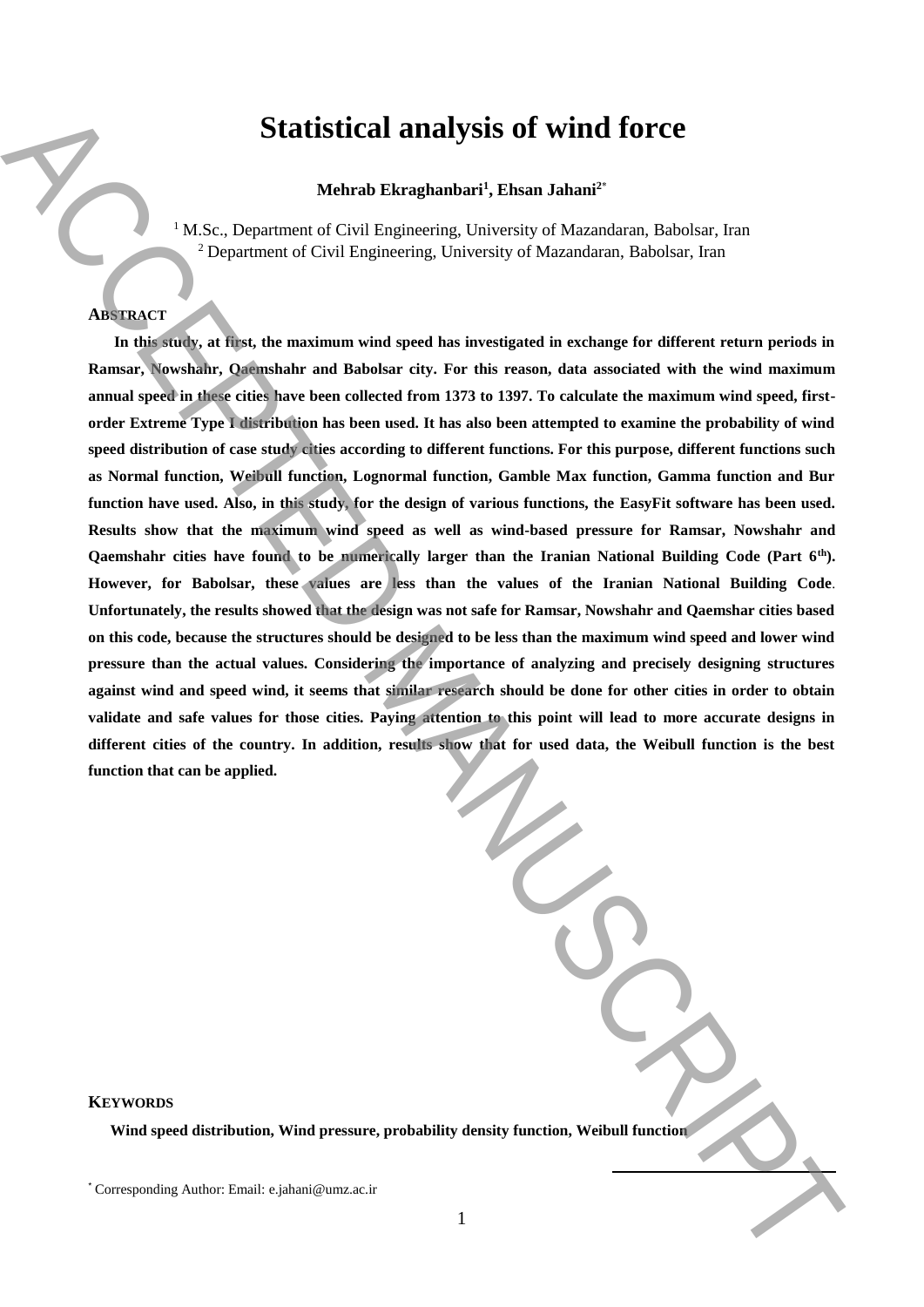### **1. Introduction**

Calculating and assessment of wind-induced forces for precise analysis and design of structures is of great importance. Therefore, the probability analysis of wind speed and, subsequently, wind-induced forces is one of the most fundamental components in civil engineering. In 2011, Brano et al. [1] used seven Probability Density Functions (PDF), i.e. Weibull*,* Rayleigh*,* log normal, gamma, Inverse Gaussian, Pearson type V and Burr, for data analysis. Their results showed that Burr distribution was the most reliable statistical distribution. In 2018, in a study, Asghar and Liu [2] proposed an adaptive neurofuzzy inference system based on intelligent learning for estimation of Weibull probability density functions for available wind speed data as future research, and the suggested neuro-fuzzy mechanism can be utilized to predict wind turbine power output and estimate noise level of the wind turbine in wind farms. In a study conducted in 2018, Wang et al. [3] found that the Weibull distribution is suitable for evaluating wind speed variance of wind data in Texas. In this study, wind speed and force were evaluated for Ramsar, Babolsar, Nowshahr and Ghaemshahr counties. Firstly, maximum wind speed as well as basic wind pressure are calculated for the mentioned counties. Afterwards, various functions such as normal function, Weibull, function, log normal function, Gumbel-max function and gamma function are drawn form these data to identify the best applicable function. **1.** Interaction and assessment of whist have  $\alpha$  when  $\alpha$  is equilibrius in the speed for all four counties increases. Accepted for all four counties in the speed of all four counties in the speed of all four counties

### **2. Methodology**

Maximum annual wind speed data for Ramsar, Babolsar, Nowshahr and Ghaemshahr counties were collected, in a 24-year time period from 1994 to 2018 and a height of ten meters above ground, from the Meteorological Office Stations in Mazandaran Province and the studied counties. Extreme Distribution Type I is used to determine wind speed in Ramsar, Babolsar, Noshahr and Ghaemshahr.

The PDF related to this distribution is as follows [4]:

$$
f_x(x) = a - e^{-e^{-a(x-\beta)}} e^{-a(x-\beta)}
$$
 (1)

Where  $\alpha$  and  $\beta$  are function parameters.

Mean and standard deviation can be roughly calculated as follows: (Benjamin and Cornell, 1970) [5],

$$
\mu_{\nu} = \beta + \frac{0.577}{\alpha} \tag{2}
$$

$$
\sigma_{\nu} = \frac{1.283}{\alpha} \tag{3}
$$

Where  $\mu_{v}$  and  $\sigma_{v}$  are values for mean and standard deviation, respectively. Occasionally,  $\beta$  is also used in place of  $\delta$  in these formulas. Therefore, to calculate  $\alpha$  and  $\beta$  we have: [6]

$$
\alpha = \frac{1.283}{\sigma_x} \tag{4}
$$

$$
\beta = \mu_x - 0.456 \sigma_x \tag{5}
$$

#### **3. Discussion and Results**

Comparison of obtained maximum wind speed and basic wind pressure with the admissible value inserted in the sixth topic of national regulations [7] are presented in Table 4.

#### **Table 1. Comparison of obtained maximum wind speed (km/h) and basic wind pressure with regulation values for the studied cities**

|                 |         |            | <b>Basic</b> |            |
|-----------------|---------|------------|--------------|------------|
|                 |         | Admissible | wind         | Admissible |
| City            | Speed   | value      | pressure     | value      |
| Ramsar          | 119.028 | 90         | 0.868        | 0.496      |
| Nowshahr        | 109.910 | 90         | 0.740        | 0.496      |
| Ghaemshahr      | 120.409 | 90         | 0.888        | 0.496      |
| <b>Babolsar</b> | 85.688  | 100        | 0.450        | 0.613      |

It can be seen that values for maximum wind speed and basic wind pressure for Ramsar, Noshahr and Ghaemshahr counties are greater than the values inserted in the sixth topic. Although these values for Babolsar county are less than its Admissible value.

This shows that designs based on the sixth topic for Ramsar, Nowshahr and Ghaemshahr will not be secure against wind speed, since according to it, structures should be designed against a maximum wind speed and basic wind pressure with values less than their actual values. Also, it appears that these studies need be conducted for other cities to achieve valid and safe values for other cities as well.

Also, the graph of the maximum wind speed per different return periods is shown in Figure 1. It has been observed that with the increase of return periods,